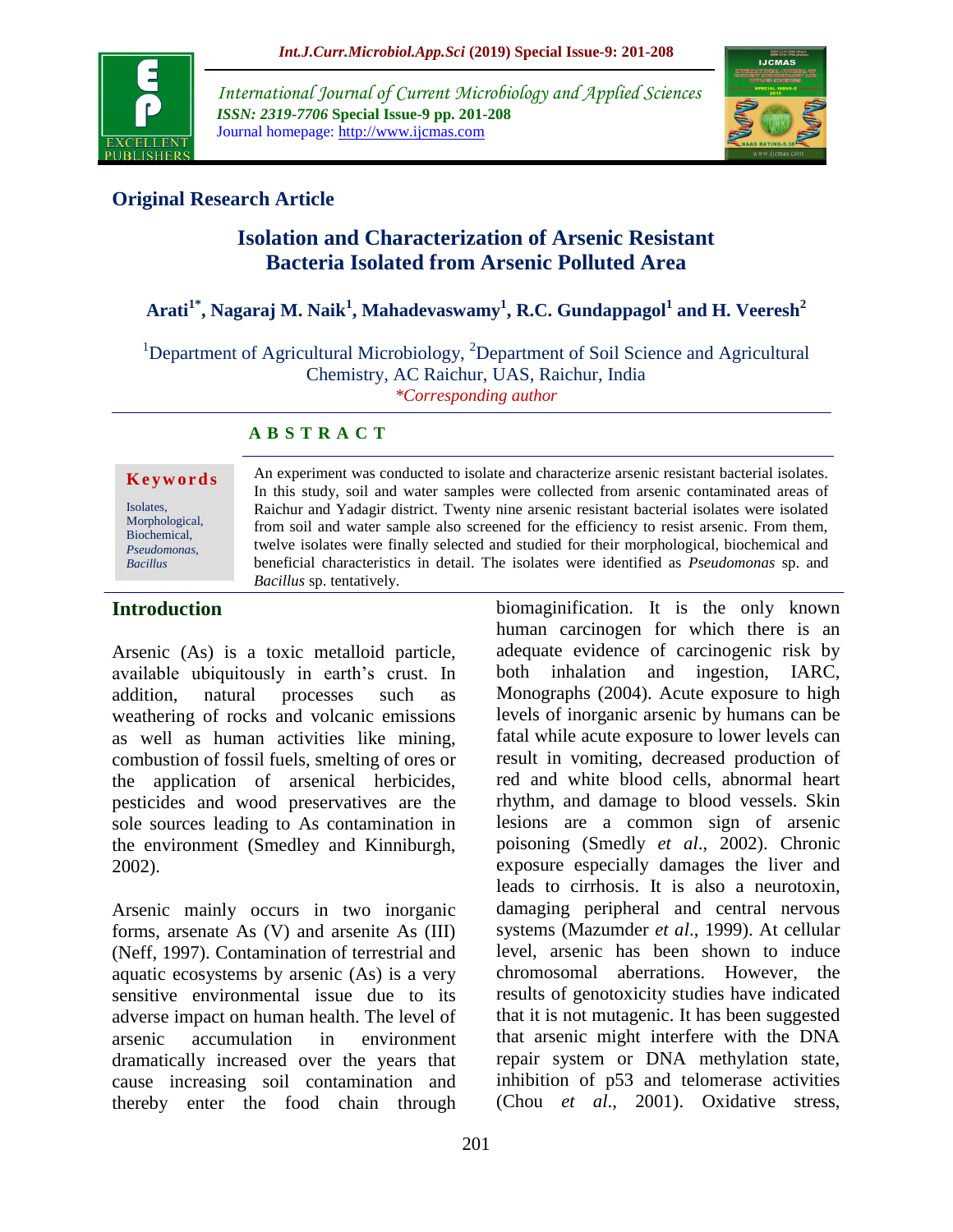promotion of cell proliferation and signal transduction pathways leading to the activation of various transcription factors (Wang *et al*., 2001). Therefore, removal of arsenic from environment is of great significance to local agriculture and the population.

The conventional techniques such as chemical precipitation, chemical oxidation and reduction, ion exchange, filtration, reverse osmosis have been employed for the removal of arsenic (Malik, 2004). The disadvantage of these methods is that they are not accurate, particularly when these toxic heavy metals are present in very low concentration (Chaalal *et al*., 2005). The greater public awareness of arsenic poisoning in animal and human nutrition has been a growing interest in developing regulatory guidelines and remediation technologies for mitigating arsenic-contaminated ecosystems (Mahimairaja *et al*., 2005). The other drawbacks associated with the present techniques include secondary environmental pollution due to the chemicals used in the remediation process and the cost of the prevailing techniques.

Bioremediation is an option that offers the possibility to destroy contaminants or render them innocuous using natural biological activity. microorganisms play a major role in the biochemical cycle of arsenic and can convert to different oxidation states with different solubility, mobility and toxicity (Silver and Phung 2005).

Certain microorganisms in nature have evolved the needed genetic mechanism, which enable them to survive and grow in an environment containing toxic levels of arsenic. These microorganisms can be potentially used for the bioremediation of arsenic contaminated area.

#### **Materials and Methods**

#### **Isolation of arsenic resistant bacteria from soil and water sample**

Arsenic resistant bacteria were isolated from the collected soil and water samples using enrichment culture technique. The soil samples were serially diluted and plated on minimal salt agar plates amended with 10 mg  $L^{-1}$  of sodium arsenite. The plates were incubated at room temperature (30 $\pm$ 1 °C) for 2 days. The colonies exhibiting proper growth on the plates were selected and purified by four-way streak plate method. After careful selection of single colony further purified by streak plate method on fresh minimal agar plates. These purified cultures of bacteria were maintained on agar slants of minimal medium for further studies.

### **Morphological characterization**

The selected bacterial isolates were morphologically characterized by observing cell shape, motility and gram reactions were carried out as per the standard procedures given by Bartholomew and Mittewer (1950).

#### **Biochemical characterization**

The selected bacterial isolates were biochemically characterized for the following tests such as Gelatin liquefaction, Catalase test, Voges Prausker's test, Starch hydrolysis, Urease test, Indole acid test, Methyl red test, Citrate utilization test and Nitrate reduction test using standard procedure.

#### *In vitro* **screening of efficient arsenic resistant bacterial isolates for their other beneficial attributes**

#### **Test for IAA production**

Indole acetic acid production was quantitatively measured according to Gordon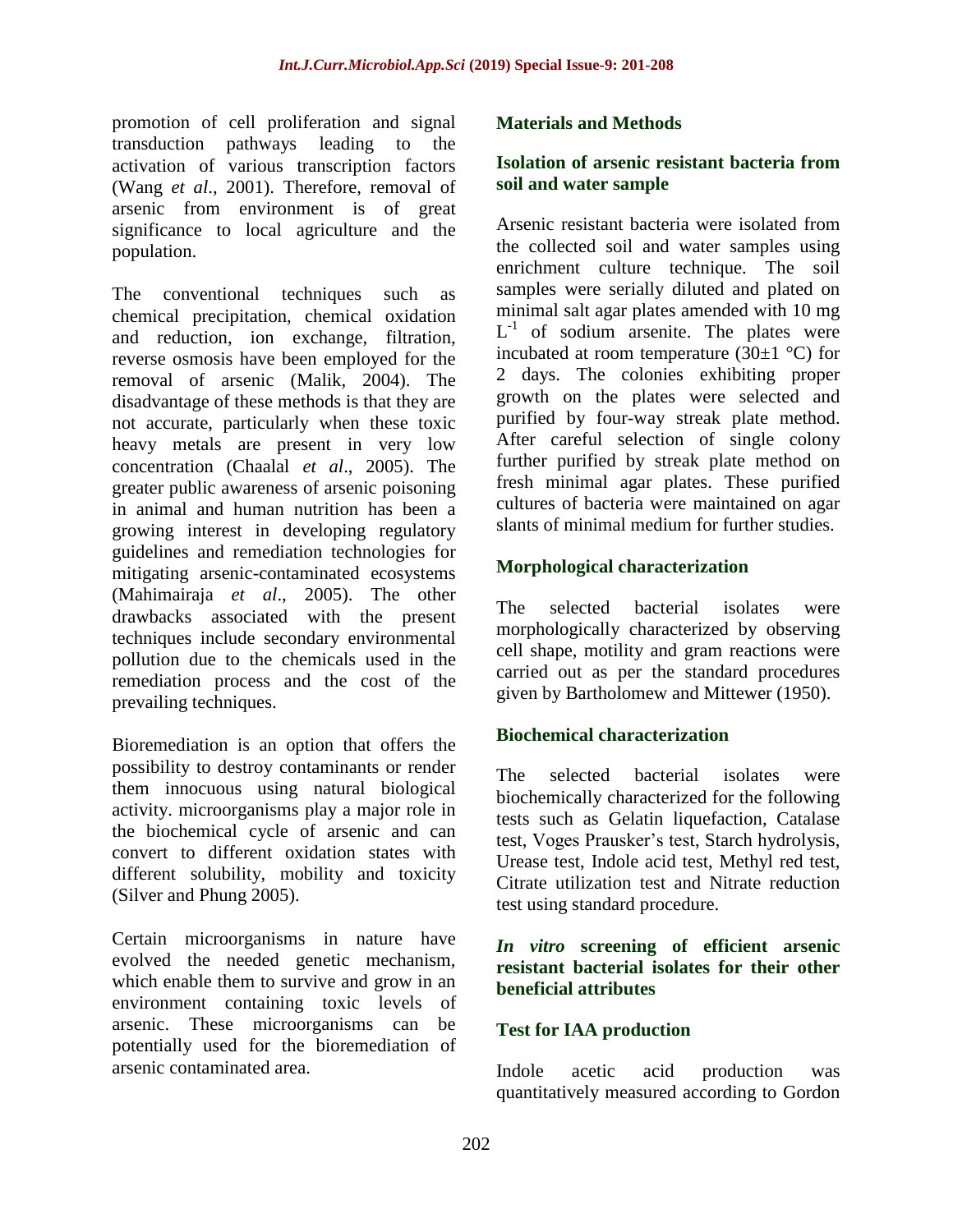and Weber (1951). Bacterial test cultures were grown in a minimal broth amended with tryptophan (5 mM) for 3-4 days. Cultures were centrifuged at 10,000 rpm for 20 min. Two ml of supernatant was mixed with two drops of orthophosphoric acid and 4 ml of Salkowaskis reagent. Tubes were incubated at room temperature for 25 minutes. The intensity of pink colour was read at 530 nm spectrophotometrically and the amount of IAA produced was extrapolated from the standard curve. Standard curve was prepared by plotting absorbance at 530 nm against concentration of IAA solution (Gordon and Weber, 1951).

#### **Siderophore production**

Siderophores assay will be carried out based on the CAS shuttle assay of Payne (1994). The culture extract (0.5 ml) will be mixed with 0.5 ml of CAS reagent. The color obtained will be measured using the spectrophotometer at 630 nm after 20 min of incubation. The blank will be prepared using uninoculated broth medium.

#### **Oxidation and reduction of arsenic by the isolates**

The ability of bacterial isolates to oxidize As (III) or reduce As (V) was tested by the usage of silver nitrate  $(AgNO<sub>3</sub>)$ . Separate YEM agar containing 1mM sodium arsenite and 5 mM sodium arsenite was used for the determination of As (III) oxidation or As (V) reduction respectively. 0.1 ml of aliquot of efficient arsenic resistant bacterial isolates were transferred on these plates and kept for incubation for 5 days at 30  $^{0}$ C. After incubation period, the agar plates were flooded with  $0.1$  M AgNO<sub>3</sub> solution. The reaction between  $AgNO<sub>3</sub>$  and As (III) or As (V) resulted in the formation of a colored precipitate. If the media turned brown, it confirms the presence of silver arsenate and if

it turns yellow, the presence of silver arsenite was confirmed.

#### **Results and Discussion**

#### **Isolation and purification of arsenic resistant bacteria**

Twenty-nine arsenic resistant bacteria were isolated from different soils and water of arsenic contaminated areas. After 48 hr of incubation at 30 $\degree$  C, observed a profused growth of the bacterial colonies on MSM agar plates supplemented with 10 mg/kg of sodium arsenite as sole source of nutrition. The bacterial isolates which showed prolific growth and distinct colony morphology were picked up and purified by repeated streaking on minimal agar plates. The purified isolates thus obtained were maintained on agar slants prepared with nutrient medium and codes given for the isolates were ASR-1 to ASR-29.

#### **Morphological characterization**

The selected isolates were studied for cell shape, motility and gram reactions under microscope and the results were shown in table 1. From the observation Among 12 rod shaped isolates 7 found to be gram positive and 5 found to be gram negative.

#### **Biochemical characterization**

The selected isolates were studied for biochemical tests *viz.,* Gelatin liquefaction, Catalase test, Voges Prausker's test, Starch hydrolysis, Urease test, Indole acid test, Methyl red test, Citrate utilization test and Nitrate reduction test were carried out for all the 12 isolates and results obtained for these biochemical tests have been presented in Table 2.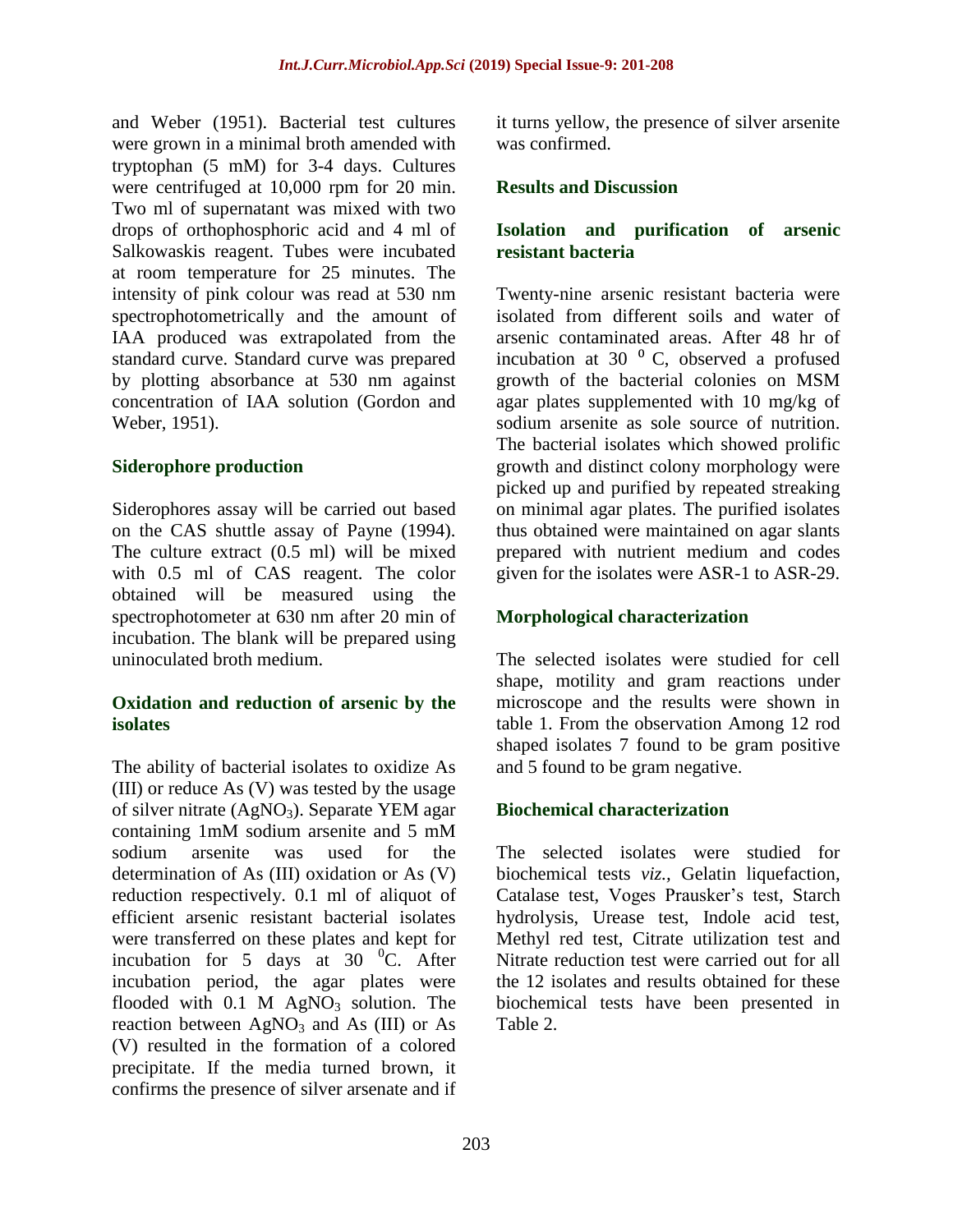| <b>Sample</b>  | <b>Isolate code</b> | Colony morphology on<br>minimal medium | <b>Gram</b> reaction | <b>Cell shape</b> | <b>Fast/Slow growers</b> | <b>Motility</b> |
|----------------|---------------------|----------------------------------------|----------------------|-------------------|--------------------------|-----------------|
| 1              | $ASR-1$             | White, Creamy, Smooth                  | $G -ve$              | Rod               | Fast grower              | Motile          |
| $\overline{2}$ | $ASR-2$             | Dull white, large, irregular           | $G +ve$              | Rod               | Fast grower              | Motile          |
| 3              | $ASR-3$             | Dull white, large, irregular           | $G + ve$             | Rod               | Fast grower              | Motile          |
| $\overline{4}$ | $ASR-5$             | Dull white, large, irregular           | $G + ve$             | Rod               | Fast grower              | Motile          |
| 5              | $ASR-7$             | White, Creamy, Smooth                  | $G -ve$              | Rod               | Fast grower              | Motile          |
| 6              | ASR-9               | Dull white, large, irregular           | $G + ve$             | Rod               | Fast grower              | Motile          |
| $\overline{7}$ | $ASR-12$            | Dull white, large, irregular           | $G + ve$             | Rod               | Fast grower              | Motile          |
| 8              | $ASR-14$            | White, Creamy, Smooth                  | $G -ve$              | Rod               | Fast grower              | Motile          |
| 9              | $ASR-17$            | White, Creamy, Smooth                  | $G -ve$              | Rod               | Fast grower              | Motile          |
| 10             | $ASR-23$            | Dull white, large, irregular           | $G + ve$             | Rod               | Fast grower              | Motile          |
| 11             | $ASR-25$            | White, Creamy, Smooth                  | $G -ve$              | Rod               | Fast grower              | Motile          |
| 12             | $ASR-26$            | Dull white, large, irregular           | $G + ve$             | Rod               | Fast grower              | Motile          |

**Table.1** Morphological characteristics of arsenic resistant bacteria isolated from soil and water samples of arsenic contaminated area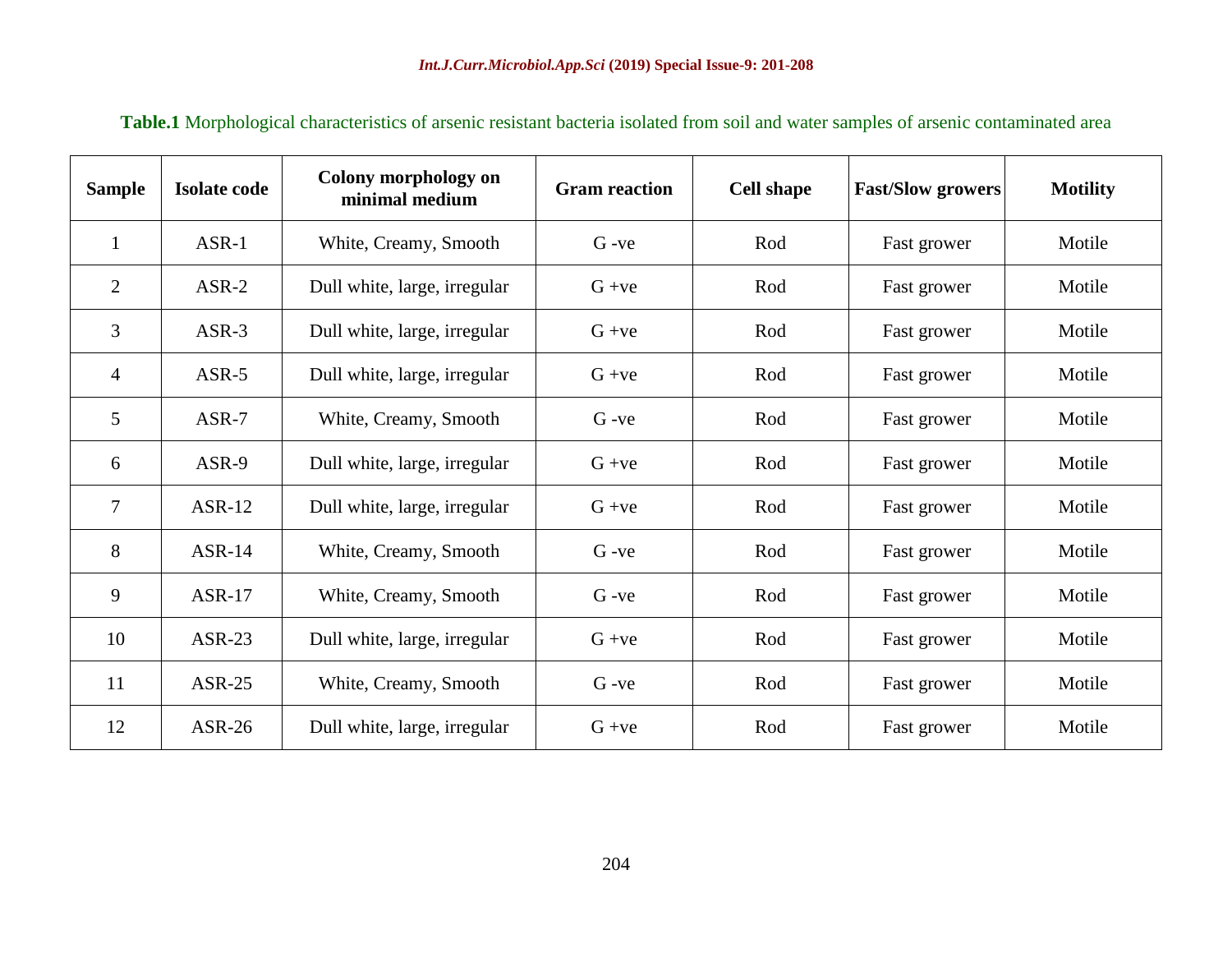| <b>Sample</b>  | <b>Isolate code</b> | $\mathbf{1}$             | $\overline{2}$ | $\mathbf{3}$             | $\overline{\mathbf{4}}$ | 5                        | 6                        | $\overline{7}$           | 8                        | $\boldsymbol{9}$ | <b>Tentative genus</b> |
|----------------|---------------------|--------------------------|----------------|--------------------------|-------------------------|--------------------------|--------------------------|--------------------------|--------------------------|------------------|------------------------|
| $\mathbf{1}$   | $ASR-1$             | $\overline{\phantom{a}}$ | $^{+}$         | $\overline{\phantom{a}}$ | $^{+}$                  | $\overline{\phantom{a}}$ | $\overline{\phantom{a}}$ | $+$                      | $\overline{\phantom{a}}$ | $^{+}$           | Pseudomonas sp.        |
| 2              | $ASR-2$             | $+$                      | $^{+}$         | $+$                      |                         | $\overline{\phantom{a}}$ | $\qquad \qquad$          |                          | $\overline{\phantom{a}}$ | $^{+}$           | Bacillus sp.           |
| 3              | $ASR-3$             | $+$                      | $^{+}$         | $+$                      |                         | $\overline{\phantom{a}}$ | $\overline{\phantom{a}}$ | $+$                      | $\overline{\phantom{a}}$ | $+$              | Bacillus sp.           |
| $\overline{4}$ | $ASR-5$             | $+$                      | $^{+}$         | $+$                      | $^{+}$                  | $\overline{\phantom{a}}$ | $\overline{\phantom{a}}$ | $^{+}$                   | $\overline{\phantom{a}}$ | $^{+}$           | Bacillus sp.           |
| 5              | $ASR-7$             | $+$                      |                | $\overline{\phantom{a}}$ | $\boldsymbol{+}$        | $\overline{\phantom{a}}$ | $\overline{a}$           | $^{+}$                   | $\overline{\phantom{a}}$ | $+$              | Pseudomonas sp.        |
| 6              | ASR-9               | $+$                      | $+$            | $+$                      | $\boldsymbol{+}$        | $\overline{\phantom{a}}$ | $\overline{\phantom{a}}$ | $^{+}$                   | $\overline{\phantom{a}}$ | $+$              | Bacillus sp.           |
| $\tau$         | <b>ASR-12</b>       | $+$                      | $^{+}$         | $+$                      | $\boldsymbol{+}$        | $\overline{\phantom{a}}$ | $\overline{\phantom{a}}$ | $^{+}$                   | $\overline{\phantom{a}}$ | $^{+}$           | Bacillus sp.           |
| 8              | $ASR-14$            | $\overline{\phantom{a}}$ | $^{+}$         | $\overline{\phantom{a}}$ | $^{+}$                  | $\overline{\phantom{a}}$ | $\overline{\phantom{0}}$ | $^{+}$                   | $\overline{\phantom{a}}$ | $^{+}$           | Pseudomonas sp.        |
| 9              | <b>ASR-17</b>       | $+$                      | $+$            | $\overline{\phantom{a}}$ |                         | $\blacksquare$           | $\overline{\phantom{a}}$ | $+$                      | $\overline{\phantom{a}}$ | $^{+}$           | Pseudomonas sp.        |
| 10             | $ASR-23$            | $+$                      | $^{+}$         | $+$                      | $+$                     | $\overline{\phantom{a}}$ | $\overline{\phantom{a}}$ | $+$                      | $\overline{\phantom{a}}$ | $+$              | Bacillus sp.           |
| 11             | $ASR-25$            | $+$                      |                | $\overline{\phantom{a}}$ |                         | $\overline{\phantom{a}}$ | $\qquad \qquad$          | $\overline{\phantom{0}}$ | $\overline{\phantom{a}}$ | $^{+}$           | Pseudomonas sp.        |
| 12             | ASR-26              | $\qquad \qquad -$        | $^{+}$         | $+$                      |                         | $\overline{\phantom{a}}$ | $\qquad \qquad$          |                          |                          | $+$              | Bacillus sp.           |

**Table.2** Biochemical characterization of arsenic resistant bacteria isolated from soil and water samples of arsenic contaminated areas

**NOTE**: 1. Gelatin liquefaction test 2. Catalase test 3. Voges-Prausker's test 4. Starch hydrolysis test 5. Urease test 6. Indole acid test

7. Citrate utilization test 8.methyl red test 9. Nitrate reduction test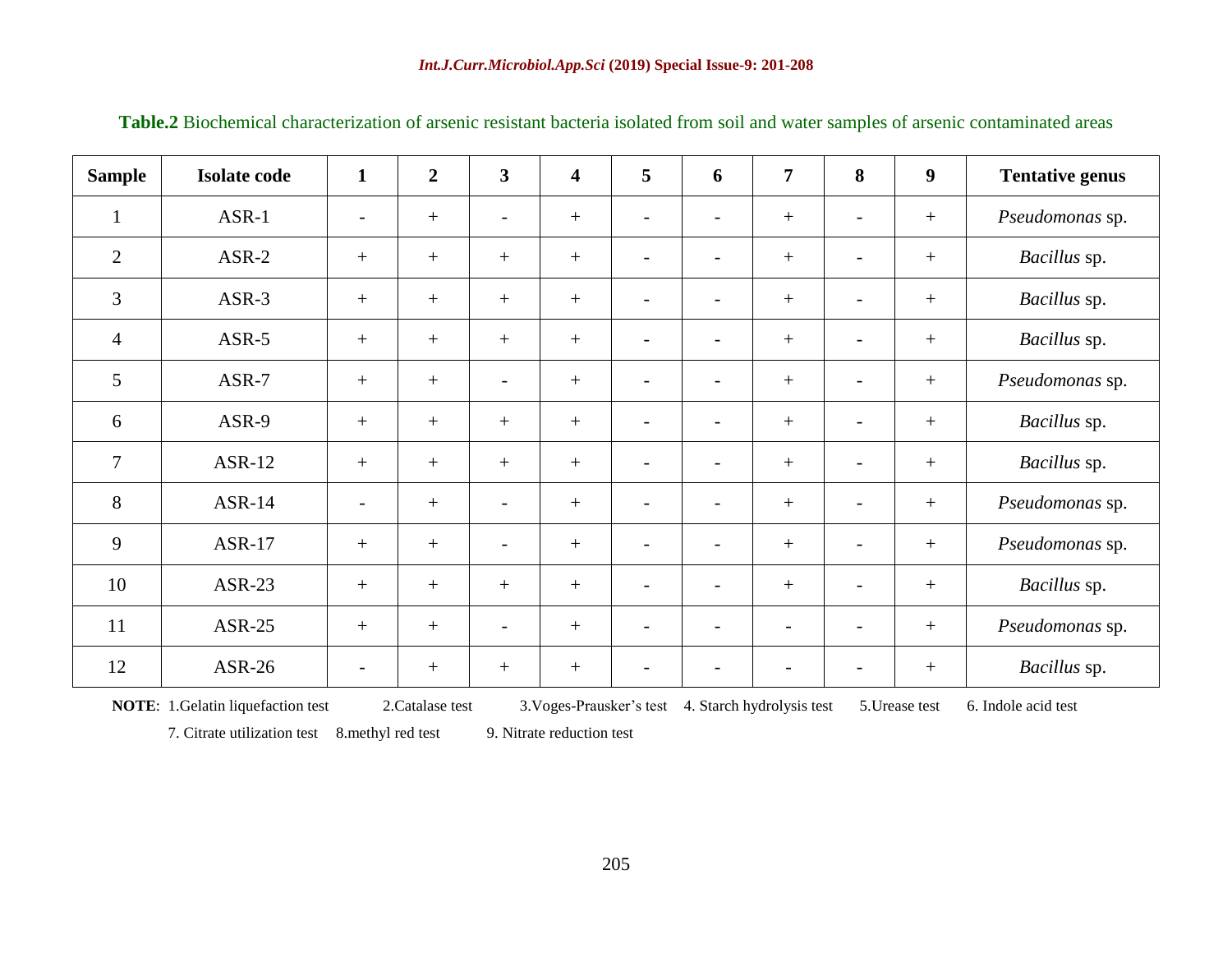| Sl. No.        | <b>Isolates</b> | <b>Production of IAA</b>        | <b>Production of</b> |  |  |
|----------------|-----------------|---------------------------------|----------------------|--|--|
|                |                 | Conc. $(\mu g \text{ ml}^{-1})$ | siderophore $(\% )$  |  |  |
|                | $ASR-1$         | 8.56                            | 42.94                |  |  |
| $\overline{2}$ | $ASR-2$         | 7.63                            | 48.42                |  |  |
| 3              | $ASR-3$         | 15.62                           | 47.08                |  |  |
| $\overline{4}$ | $ASR-5$         | 17.03                           | 57.95                |  |  |
| 5              | $ASR-7$         | 14.25                           | 51.65                |  |  |
| 6              | ASR-9           | 14.53                           | 54.56                |  |  |
| 7              | $ASR-12$        | 6.34                            | 35.64                |  |  |
| 8              | $ASR-14$        | 11.11                           | 16.85                |  |  |
| 9              | $ASR-17$        | 10.11                           | 48.93                |  |  |
| 10             | $ASR-23$        | 9.56                            | 30.97                |  |  |
| 11             | $ASR-25$        | 8.36                            | 50.28                |  |  |
| 12             | $ASR-26$        | 8.56                            | 40.63                |  |  |
|                | $S.Em\pm$       | 0.80                            | 0.70                 |  |  |
|                | $CD$ at $1\%$   | 0.20                            | 0.27                 |  |  |

**Table.3** IAA and siderophore production by efficient arsenic resistant bacteria isolated from soil and water samples of contaminated areas

**Pic.1** Arsenic oxidation (A) arsenic plate inoculated with isolate ASR-5, (B) arsenic plate inoculated with isolate ASR-7 and (C) arsenic plate inoculated with isolate ASR-9

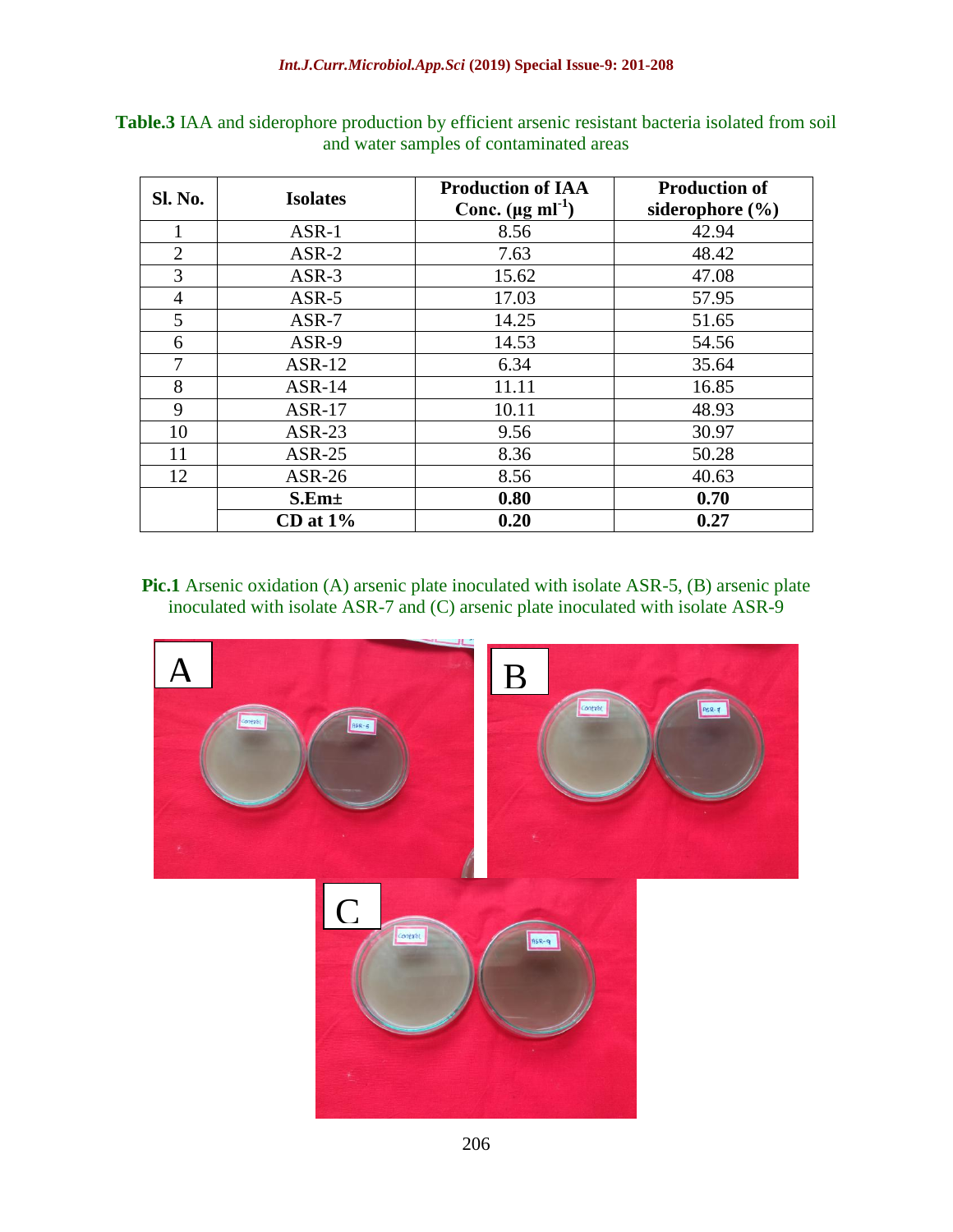From these biochemical and morphological tests ASR-1, ASR-7, ASR-14, ASR-17 and ASR-25 were tentatively identified as *Pseudomonas* sp. and ASR-2, ASR-3, ASR-5, ASR-9, ASR-12, ASR-23 and ASR-26 shown *Bacillus* sp.

Similarly, Oller *et al.,* (2013) reported four bacterial isolates belonging to genus *Pseudomonas,* which tested positive for catalase test.

#### *In vitro* **screening of efficient arsenic resistant bacterial isolates for their beneficial attributes**

#### *In vitro* **synthesis of IAA**

The production of IAA by bacterial isolates were analyzed *in vitro* on a minimal broth medium supplemented with tryptophan as a precursor. The results obtained are presented in Table 3. The production of IAA by the isolates varied from 6.34 µg/ml to 17.03 µg/ml of broth medium. Among all the isolates verified, the isolate ASR-5 produced high amount of IAA (17.03 µg/ml of medium) followed by ASR-9 which produced 14.53 µg/ml. The lowest IAA produced by ASR-12 (6.34 µg/ml of medium). Similar findings were seen by Das and Sarkar (2018).

#### **Siderophore production**

The Chrome Azurol Sulfonate (CAS) assay was used for the detection of siderophore production. The results obtained are presented in Table 3. All the isolates were examined for their ability to produce siderophore on CAS medium. The production of siderophore by the isolates varied from 16.85 % to 57.95 % of broth medium. Among all the isolates verified, the isolate ASR-5 produced high amount of siderophore (57.95%) followed by ASR-9

which produced 54.56 %. The lowest siderophore is produced by ASR-14 (16.85%). Similar findings were observed by Lampis *et al.,* (2015).

#### **Oxidation and reduction of arsenic by the isolates**

A qualitative silver nitrate  $(AgNO<sub>3</sub>)$ screening technique was used to detect the oxidation of As [III] to As [V] or the reduction of As [V] to As [III]. When silver nitrate was mixed with the culture containing arsenate, it also turned brown (Fig.2) confirming the presence of silver arsenate. Hence it is observed that none of the bacteria has the ability to reduce arsenate to arsenite, but three of them oxidized arsenite to arsenate. Similar results was obtained by Banarjee *et al.,* (2011) used AgNO3 to detect the oxidation of As[III] to As[V] or the reduction of As [V] to As [III]. The strains RJB-2, RJB-4, RJB-5 and RJB-A demonstrated oxidizing as well as reducing abilities to arsenic.

Thus from this entire study, it can be concluded that. A total number of 29 bacterial isolates were isolated from 47 soil and water samples collected from different arsenic contaminated areas. It was observed that various species of *Pseudomonas* and *Bacillus* possess a good potential to resist arsenic effectively. The isolates also produce IAA and siderophore at higher concentration and also resistant to arsenic. All the three isolates have the unique ability to oxidize arsenite to less toxic arsenate.

#### **References**

Banerjee, S., Datta, S., Chattyopadhyay, D. and Sarkar, P., 2011, Arsenic accumulating and transforming bacteria isolated from contaminated soil for potential use in